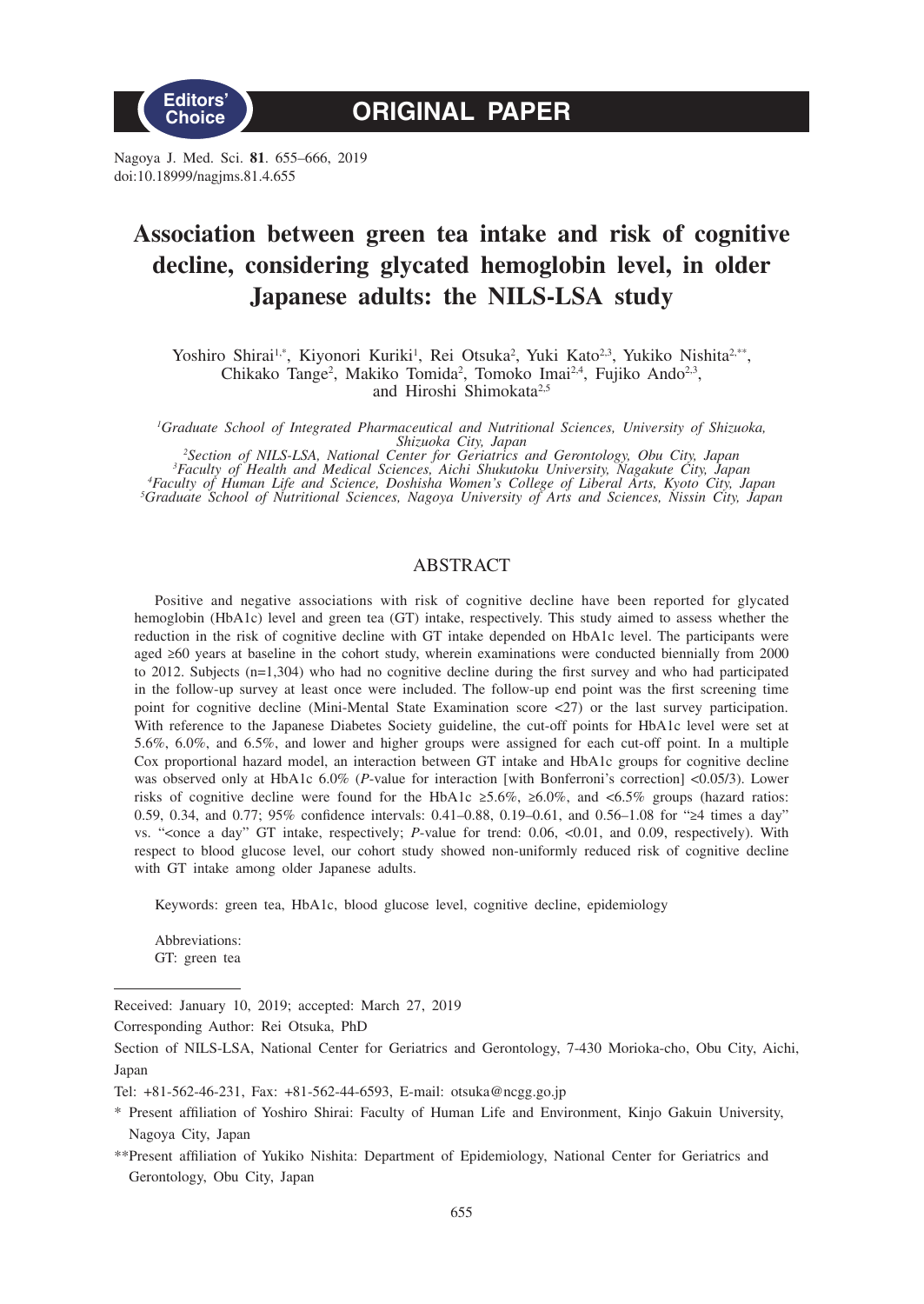HbA1c: glycated hemoglobin JDS: Japan Diabetes Society Aβ: amyloid β protein NILS-LSA: National Institute for Longevity Sciences-Longitudinal Study of Aging MMSE: Mini-Mental State Examination BMI: body mass index HR: hazard ratio CI: confidence interval AGEs: advanced glycation endproducts

This is an Open Access article distributed under the Creative Commons Attribution-NonCommercial-NoDerivatives 4.0 International License. To view the details of this license, please visit (http://creativecommons.org/licenses/by-nc-nd/4.0/).

# INTRODUCTION

The International Diabetes Federation reported that the number of adults with diabetes and impaired glucose tolerance was approximately 800 million in 2017, and the number of patients worldwide has been rapidly increasing.<sup>1</sup> For preventing diabetes, the Japan Diabetes Society (JDS) guidelines recommend medical and healthcare staff members to consider the following three levels of glycated hemoglobin (HbA1c)<sup>2,3</sup>: 1) 5.6–5.9%, "a group with a high risk for developing diabetes mellitus in the future"; 2) 6.0–6.4%, "suspected diabetes mellitus cannot be excluded"; and 3)  $\geq 6.5\%$ , "in epidemiological study, for the purpose of estimating the frequency of diabetes mellitus, 'diabetes mellitus' can be submitted for the determination of 'diabetic type' from a single examination. In this case, HbA1c  $\geq 6.5\%$  alone can be defined as 'diabetes mellitus'".

Blood glucose level has been reported to be positively associated with risk of cognitive decline in epidemiological studies, $4-10$  and therefore, the Lancet International Commission on Dementia Prevention, Intervention, and Care proposed that diabetes mellitus is a risk factor for dementia, $<sup>11</sup>$  which is caused by progressively decreasing acquired cognitive function. The number</sup> of dementia patients in the world has also been increasing and is expected to increase threefold from approximately 35 million people in 2010 within the next 30 years.<sup>12</sup> Since currently there is no cure for dementia, reduced risk of dementia/cognitive decline is considered one of the critical aims of health policy in many countries.<sup>13</sup>

Epidemiological studies have reported that green tea intake reduces risk of dementia and/ or cognitive decline.<sup>14-18</sup> As for the potential underlying mechanisms, polyphenolic catechins contained in green tea have been demonstrated to exert not only anti-oxidative, $19,20$  neurogenic anti-inflammatory, $21$  and anti-arteriosclerotic effects, $22$  but also facilitative effects on normal metabolism of amyloid β (Aβ) precursor protein,<sup>23,24</sup> which is proposed to cause Alzheimer's disease. These effects of green tea may be negatively related to metabolic and vascular changes, such as oxidative stress,<sup>25,26</sup> inflammation,<sup>27,28</sup> atherogenesis,<sup>29</sup> and microvascular disease<sup>30,31</sup> that are caused by an increase in the blood glucose level. These metabolic and vascular changes are considered the underlying mechanisms that promote the onset of dementia in diabetes patients. $32$ 

Based on the previous studies described above, we hypothesized that the reduction in the risk of cognitive decline with green tea intake is more pronounced in subjects with a high level of blood glucose. Using follow-up data from our cohort study, this prospective cohort study aimed to assess whether the reduction in the risk of cognitive decline with green tea intake depends on the HbA1c level. To achieve this, we examined whether the associations between green tea intake and risk of cognitive decline were different between lower and higher baseline levels of HbA1c by using the cut-off points of HbA1c 5.6%, 6.0%, and 6.5% based on the JDS guideline.<sup>2</sup>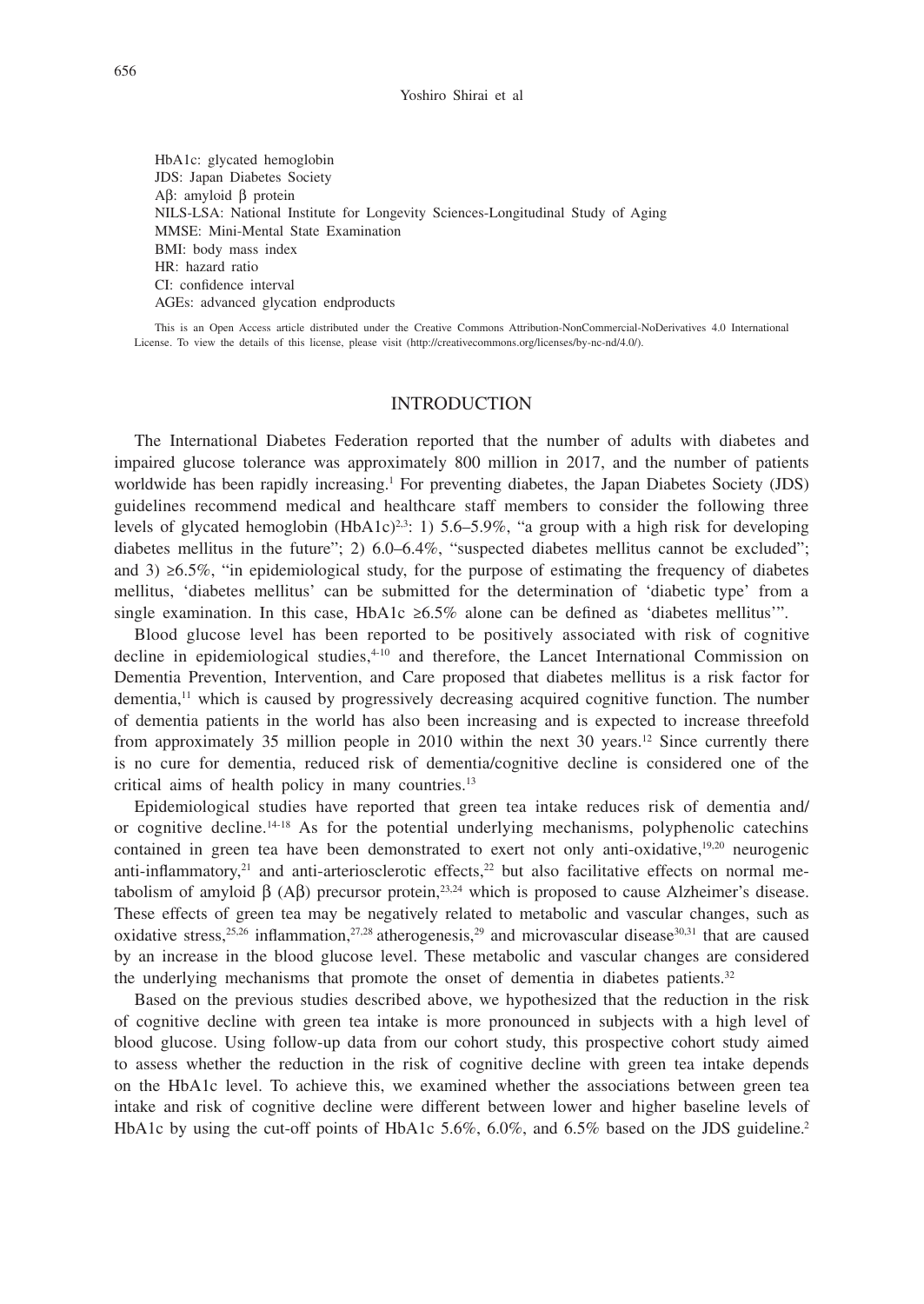## **METHODS**

## *Study subjects*

The data used in this study are part of the National Institute for Longevity Sciences-Longitudinal Study of Aging (NILS-LSA).<sup>33</sup> The NILS-LSA is a population-based prospective cohort study of normal aging and age-related diseases in Japan. Participants in the NILS-LSA were randomly selected from resident registered in Obu City and Higashiura Town, the National Center for Geriatrics and Gerontology neighborhood areas, in Aichi Prefecture, Japan, using multi-stage stratified sampling according to age decade and sex. The first study wave of the NILS-LSA was conducted from November 1997 to April 2000, with 2,267 participants (1,139 men and 1,128 women; age range, 40–79 years). The NILS-LSA adopted a unique study design, being a dynamic cohort study. The participants were followed up with every 2 years. When participants aged <80 years old dropped out, new age decade- and sex-matched participants were recruited randomly. The details of the same are reported elsewhere.<sup>33</sup>

Mini-Mental State Examination (MMSE) data for cognitive assessment recorded for participants (age, ≥60 years) during all time points, except the first study wave were available in the NILS-LSA. The subjects  $(n=1,868)$  selected in the present study were those who participated more than once  $(\geq 2)$  from the second to the seventh study wave (from 2000 to 2012), and whose MMSE data were available. The baseline in this study was defined as the first time point when the MMSE data were obtained. The follow-up time was the number of days that elapsed from baseline to the first detection of cognitive decline or the right-censored data (last participated survey). The exclusion criteria were as follows: 1) MMSE score  $\langle 27 \rangle$  at baseline; 2) anthropometric measurements, HbA1c measurements, dietary assessments, and/or results for some of the self-reported questionnaires unavailable at baseline; 3) a presence of self-reported history of stroke and/or heart disease at baseline; and 4) no MMSE data in any of the follow-up surveys. Finally, 1,304 subjects (619 men [47.5%] and 685 women [52.5%]; age range, 60–85 years at baseline) were included in the analysis, i.e., n=441 (second study wave), n=366 (third study wave), n=188 (fourth study wave), n=170 (fifth study wave), and n=139 (sixth study wave). The study protocol was approved by the Committee on Ethics of Human Research of the National Center for Geriatrics and Gerontology (No. 899-3). Written informed consent was obtained from all subjects after providing a detailed explanation of the NILS-LSA.

# *Screening of cognitive decline*

Cognitive function was tested at each study wave, using the Japanese version of the MMSE, 34,35 by trained clinical psychologists and graduate psychology students. The MMSE is used as a clinical screening test for dementia, and assesses cognitive performance in the domains of temporal and spatial orientation, registration, attention and calculation, recall, language, and visual construction; MMSE scores are extensively used in epidemiological studies to assess cognitive function. Scores range from 0 to 30, and higher score represent better cognitive function. Based on previous studies  $36-42$  and a user's guide of the MMSE,  $43$  cognitive decline was screened as the first time the MMSE score was <27 at a follow-up survey.

### *Blood sampling and laboratory analysis for HbA1c level*

Venous blood was sampled using tubes containing ethylenediaminetetraacetic acid (disodium salt, 50 mM) in the morning after fasting for at least 12 hours to obtain the baseline. The HbA1c level (JDS units) was measured from non-frozen blood using the latex agglutination method at a clinical laboratory (SRL, Tokyo, Japan). The measured values were translated to global standard (National Glycohemoglobin Standardization Program) values by adding 0.4%.<sup>44</sup>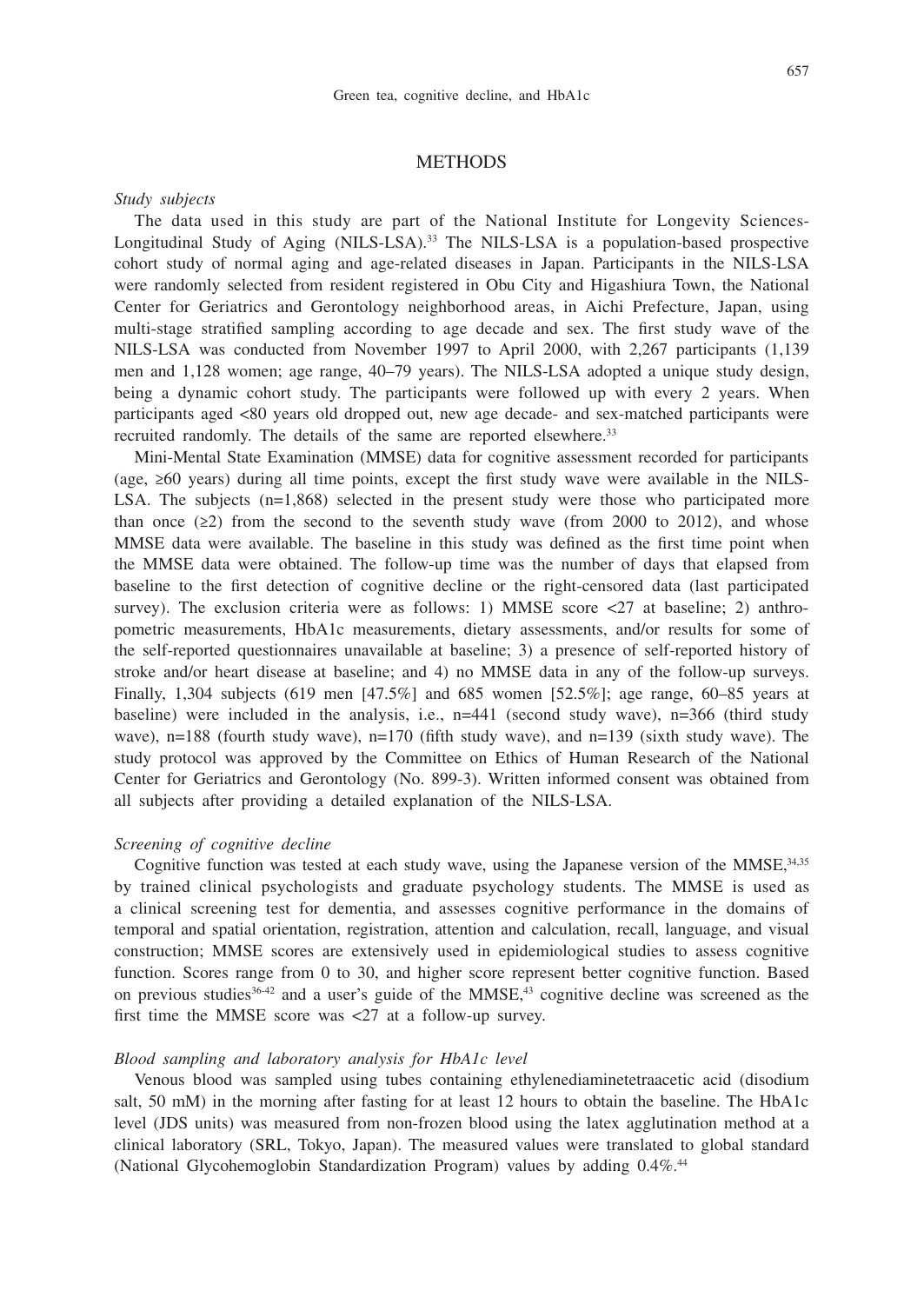#### Yoshiro Shirai et al

### *Green tea intake*

The frequency of green tea intake in the previous year, used as the baseline, was determined by trained dietitians using a food frequency questionnaire, $45$  which was scientifically validated. The categories of intake frequency in the questionnaire used in the second to the fourth study waves were based on nine levels (never or rarely, once a month, 2−3 times a month, once a week, 2−3 times a week, 4−6 times a week, once a day, 2−3 times a day, and ≥4 times a day), and those used in the fifth and sixth study waves were based on seven levels (never or <once a month, once a month, 2−3 times a month, once a week, 2−3 times a week, 4−6 times a week, and ≥once a day), in response to a question on how many times the beverage was consumed in a day. We categorized intake frequency into <once a day, once a day, 2–3 times a day, and ≥4 times a day.

## *Covariates*

Baseline data of the following variables were used: body mass index  $(BMI, kg/m<sup>2</sup>)$  based on measured height (m) and body weight (kg); intake of total energy (kcal/day), alcohol (ethanol equivalent, g/day), green and yellow vegetables (g/1000kcal/day), and fish (g/1000kcal/day) based on a dietary record that was completed over three continuous days (two weekdays and one weekend day) with photographs acquired before and after meals<sup>46</sup>; self-reported medical history (yes or no) of hypertension and dyslipidemia; smoking status (current smoker or non-smoker); self-reported education level (years); total physical activity (metabolic equivalents×hour/day) based on a scientifically validated questionnaire modified from the Minnesota Leisure-Time Physical Activity Questionnaire.47

#### *Statistical analysis*

As described above, lower or higher groups of HbA1c levels were assigned for each of the three cut-off points  $(5.6\%, 6.0\%, \text{ and } 6.5\%)$  based on the JDS guideline,<sup>2</sup> and then statistical analyses were executed at each cut-off point. Baseline characteristics and endpoint parameters of the HbA1c groups were assessed using t-test and  $\chi^2$  test for continuous and categorical variables, respectively. Using a Cox proportional hazards model, first, multivariate-adjusted hazard ratio (HR) and 95% confidence interval (CI) for cognitive decline were estimated in the higher HbA1c groups, compared with the lower groups. Second, a multivariate-adjusted interaction for cognitive decline was assessed between green tea intake and HbA1c groups. Third, multivariate-adjusted HR and 95% CI for cognitive decline in the lower and higher HbA1c groups were estimated according to green tea intake with reference to "<once a day," and then the corresponding linear trend was tested across the categories of green tea intake. The baseline data of the following variables were appropriately used for multivariate-adjustment controlling for confounding factors: age, sex, BMI, smoking, total physical activity, education, medical history of hypertension and dyslipidemia (considered separately), total energy intake, alcohol intake, intake of green and yellow vegetables, fish intake, the green tea intake frequency category (which is not an independent variable), and MMSE scores.

Statistical analyses were performed using Statistical Analysis System (SAS) version 9.3 (SAS Institute, Cary, NC, USA). The *P*-values were calculated using two-tailed analyses, and statistical significance was defined as  $P<0.05$  (i.e.,  $\alpha=0.05$ ), excepting  $P<0.017$  (i.e., considering Bonferroni's correction:  $α=0.05/3$ ) for the three repeated interaction analyses.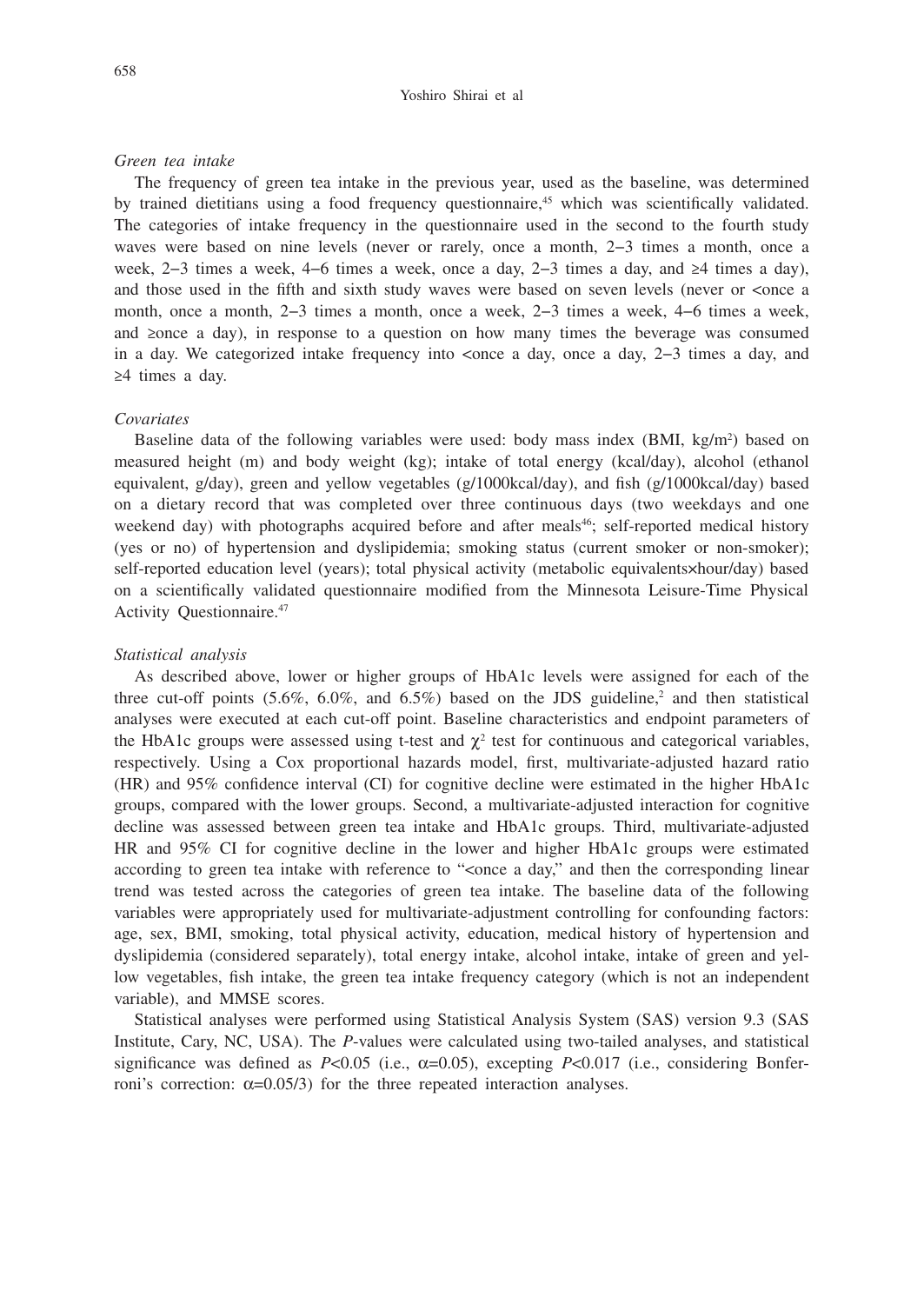## RESULTS

The follow-up time and number of follow-up surveys were 6,896 total person-years and 2.5±1.4 times per participant (mean±standard deviation), respectively. During the follow-up period, screening revealed that 431 subjects exhibited cognitive decline. Among them, 224 (52.0%), 120 (27.8%), 48 (11.1%), 22 (5.1%), 13 (3.0%), and 4 (0.9%) had MMSE scores of 26, 25, 24, 23, 22, and 21, respectively.

Baseline characteristics and end-point parameters of the subjects according to the HbA1c groups for the 6.0% cut-off point are shown in Table 1. Higher BMI and percentage of presence of medical history of diabetes mellitus and hypertension were observed in the HbA1c ≥6.0% group than in the HbA1c  $\langle 6.0\%$  group ( $P \langle 0.05$  for all).

**Table 1** Baseline characteristics and end-point parameters of the subjects according to the HbA1c groups for the 6.0% cut-off point among 1,304 older Japanese adults

|                                                            | $<6.0\%$ group | $\geq 6.0\%$ group | $P$ value <sup>a</sup> |  |
|------------------------------------------------------------|----------------|--------------------|------------------------|--|
|                                                            | $(n=979)$      | $(n=325)$          |                        |  |
| <b>Baseline characteristics</b>                            |                |                    |                        |  |
| Age, years, mean (SD)                                      | $66.8$ (6.2)   | $66.6$ (6.1)       | 0.70                   |  |
| Men, $n$ (%)                                               | 450(46.0)      | 169(52.0)          | 0.06                   |  |
| BMI, kg/m <sup>2</sup> , mean (SD)                         | 22.7(2.7)      | 23.6(2.9)          | < 0.001                |  |
| HbA1c, $\%$ , mean (SD)                                    | 5.5(0.3)       | 6.7(1.1)           | < 0.001                |  |
| Current smokers, $n(\%)$                                   | 136(13.9)      | 52(16.0)           | 0.35                   |  |
| Education, years, mean (SD)                                | 11.6(2.7)      | 11.5(2.7)          | 0.61                   |  |
| Total physical activity, METs $\times$ hour/day, mean (SD) | 32.0(3.3)      | 32.1(3.4)          | 0.53                   |  |
| MMSE score, mean (SD)                                      | 28.6(1.1)      | 28.5(1.1)          | 0.44                   |  |
| Dietary intake                                             |                |                    |                        |  |
| Frequencies of green tea intake, $n$ (%)                   |                |                    |                        |  |
| $\le$ once a day, n $(\%)$                                 | 103(10.5)      | 43 (13.2)          | 0.16                   |  |
| once a day, $n(\%)$                                        | 85(8.7)        | 33(10.2)           |                        |  |
| 2–3 times a day, $n$ (%)                                   | 353(36.1)      | 97(29.9)           |                        |  |
| $\geq$ 4 times a day, n (%)                                | 438 (44.7)     | 152(46.8)          |                        |  |
| Total energy, kcal/day, mean (SD)                          | $2,039$ (426)  | 2,013 (400)        | 0.33                   |  |
| Alcohol, g/day, mean (SD)                                  | 9.0(16.5)      | 9.0(15.6)          | 0.95                   |  |
| Green and yellow vegetables, g/1000kcal/day, mean (SD)     | $63.2$ (39.2)  | $64.8$ (38.6)      | 0.53                   |  |
| Fish <sup>c</sup> , $g/day$ , mean (SD)                    | $50.2$ (25.5)  | 50.0(24.2)         | 0.94                   |  |
| Medical history                                            |                |                    |                        |  |
| Diabetes mellitus, $n(\%)$                                 | 9(0.9)         | $108$ (33.2)       | < 0.001                |  |
| Hypertension, $n$ (%)                                      | 309(31.6)      | 127(39.1)          | < 0.05                 |  |
| Dyslipidemia, $n$ (%)                                      | 233(23.8)      | 84 (25.9)          | 0.46                   |  |
| <b>Endpoint parameters</b>                                 |                |                    |                        |  |
| Follow-up, years, mean (SD)                                | 5.4(2.9)       | 5.1(2.8)           | 0.10                   |  |
| Case of cognitive decline, $n(\%)$                         | 314(32.1)      | 117(36.0)          | 0.19                   |  |

Abbreviations: HbA1c; glycosylated hemoglobin A1c (National Glycohemoglobin Standardization Program value), n; number, SD; standard deviation, BMI; body mass index, METs; metabolic equivalents, MMSE; Mini-Mental State Examination.

<sup>a</sup> Differences of mean and percentage between the HbA1c levels were tested by t-test and  $\chi^2$  test, respectively.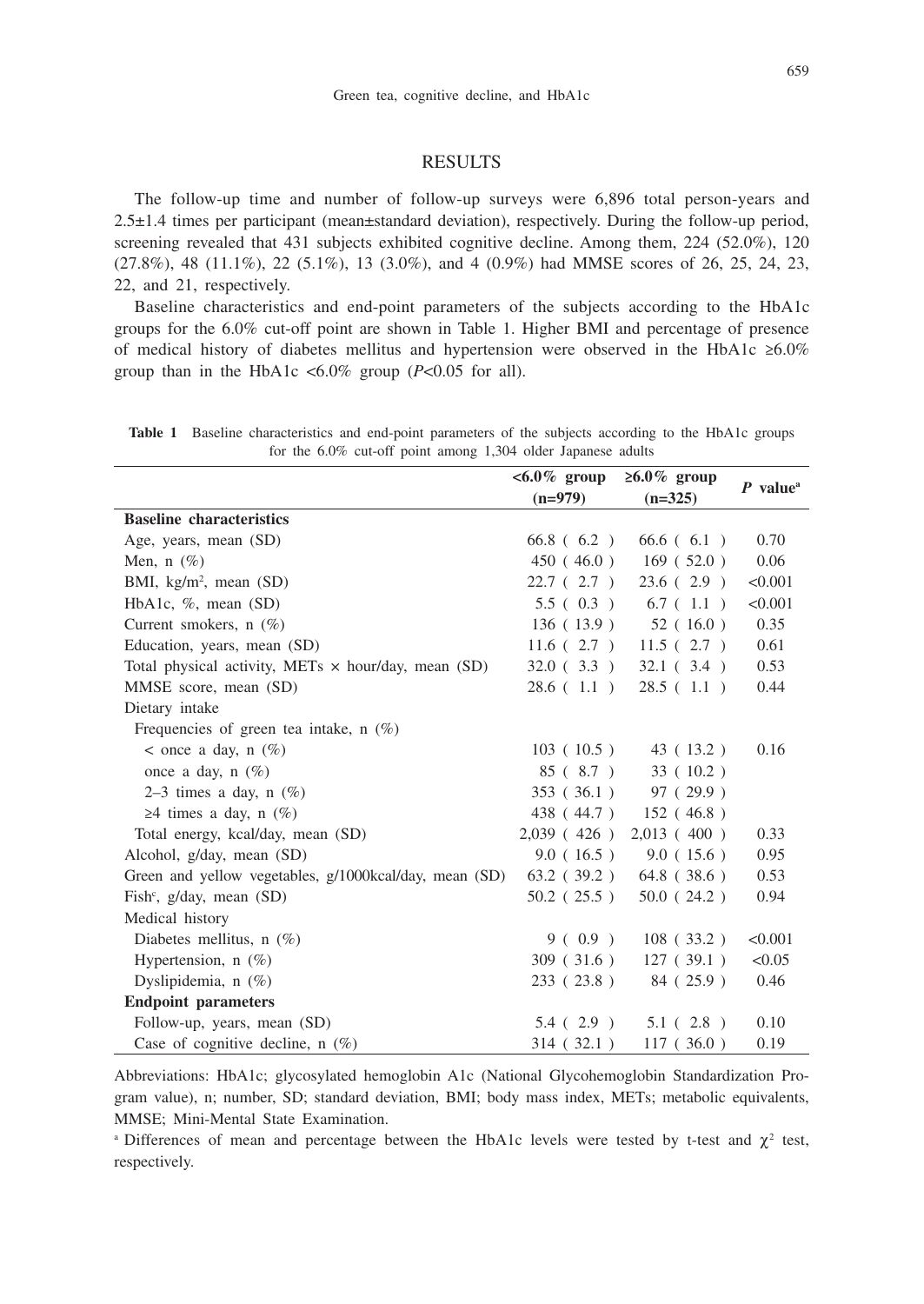In Table 2, with higher cut-off points, higher percentages of subjects with cognitive decline were observed in the groups with a high level of HbA1c. The risk of cognitive decline in the HbA1c  $\geq 5.6\%$  group was significantly higher than that in the reference HbA1c <5.6% group. However, the high risks of cognitive decline in the HbA1c ≥6.0% and ≥6.5% groups were not significant with respect to those in the reference HbA1c  $< 6.0\%$  and  $< 6.5\%$  groups, respectively.

| Cut-off point of HbA1c $5.6\%$                          | $< 5.6\%$ group                                |      | $\geq 5.6\%$ group                  |  |  |  |
|---------------------------------------------------------|------------------------------------------------|------|-------------------------------------|--|--|--|
| $n(\%)$                                                 | 39.4<br>514<br>$\rightarrow$                   | 790  | 60.6                                |  |  |  |
| Subjects with cognitive decline, $n(\%)$                | 169<br>32.9<br>$\lambda$                       | 262  | 33.2                                |  |  |  |
| Multivariate-adjusted HR $(95\% \text{ CI})^{\text{a}}$ | reference<br>1.00<br>$\rightarrow$<br>$\left($ | 1.29 | $1.06 - 1.58$ )                     |  |  |  |
| Cut-off point of HbA1c $6.0\%$                          | $<\!\!6.0\%$ group                             |      | $\geq 6.0\%$ group                  |  |  |  |
| $n(\%)$                                                 | 979<br>75.1<br>$\big)$                         | 325  | 24.9<br>$\sqrt{2}$                  |  |  |  |
| Subjects with cognitive decline, $n(\%)$                | 32.1<br>314<br>$\rightarrow$<br>$\sqrt{2}$     | 117  | 36.0<br>$\sqrt{2}$<br>$\rightarrow$ |  |  |  |
| Multivariate-adjusted HR (95% CI) <sup>a</sup>          | reference<br>1.00<br>$\sqrt{2}$                |      | $1.14 \quad (0.91-1.41)$            |  |  |  |
| Cut-off point of HbA1c $6.5\%$                          | $<6.5\%$ group                                 |      | $\geq 6.5\%$ group                  |  |  |  |
| $n(\%)$                                                 | 89.8<br>1,171<br>$\lambda$                     | 133  | 10.2                                |  |  |  |
| Subjects with cognitive decline, $n(\%)$                | 379<br>32.4<br>$\rightarrow$                   | 52   | 39.1<br>$\left($                    |  |  |  |
| Multivariate-adjusted HR (95% CI) <sup>a</sup>          | 1.00<br>reference<br>$\rightarrow$             | 1.26 | $(0.93-1.68)$                       |  |  |  |

**Table 2** Hazard ratio and 95% confidence interval for cognitive decline according to HbA1c groups at each cut-off point of HbA1c level among 1,304 older Japanese adults

Abbreviations: HbA1c; glycosylated hemoglobin A1c (National Glycohemoglobin Standardization Program value), HR; hazard ratio, CI; confidence interval, n; number.

<sup>a</sup> Adjusted for age, sex, body mass index, smoking, total physical activity, education, medical history of hypertension and dyslipidemia (considered separately), total energy intake, alcohol intake, intake of green and yellow vegetables, fish intake, green tea intake, and MMSE scores at baseline.

As shown in Table 3, an interaction effect between green tea intake and HbA1c groups was observed for cognitive decline at the HbA1c level cut-off point 6.0% (*P* for interaction <0.017, lower than Bonferroni's correction:  $α=0.05/3$ ), but not 5.6% and 6.5%.

Table 4 shows multivariate-adjusted HRs and corresponding 95% CIs for cognitive decline according to green tea intake by HbA1c groups at each cut-off point of HbA1c level. Lower HRs with green tea intake were observed in the HbA1c ≥5.6% and ≥6.0% groups (*P* for trend  $=0.06$  and  $<0.01$ , respectively), and even in the HbA1c  $< 6.5\%$  (*P* for trend  $= 0.09$ ); however, the dose-response relationships of the numbers of these HRs were not clear.

Data for subjects with no history of diabetes mellitus  $(n=1,187)$  were also analyzed. A similar interaction effect for risk of cognitive decline was observed between green tea intake and HbA1c groups at the HbA1c level cut-off point 6.0% (*P* for interaction =0.034, higher than Bonferroni's correction:  $\alpha$ =0.05/3). Lower HRs with green tea intake were observed only in the HbA1c ≥6.0% group ( $P$  for trend =0.07).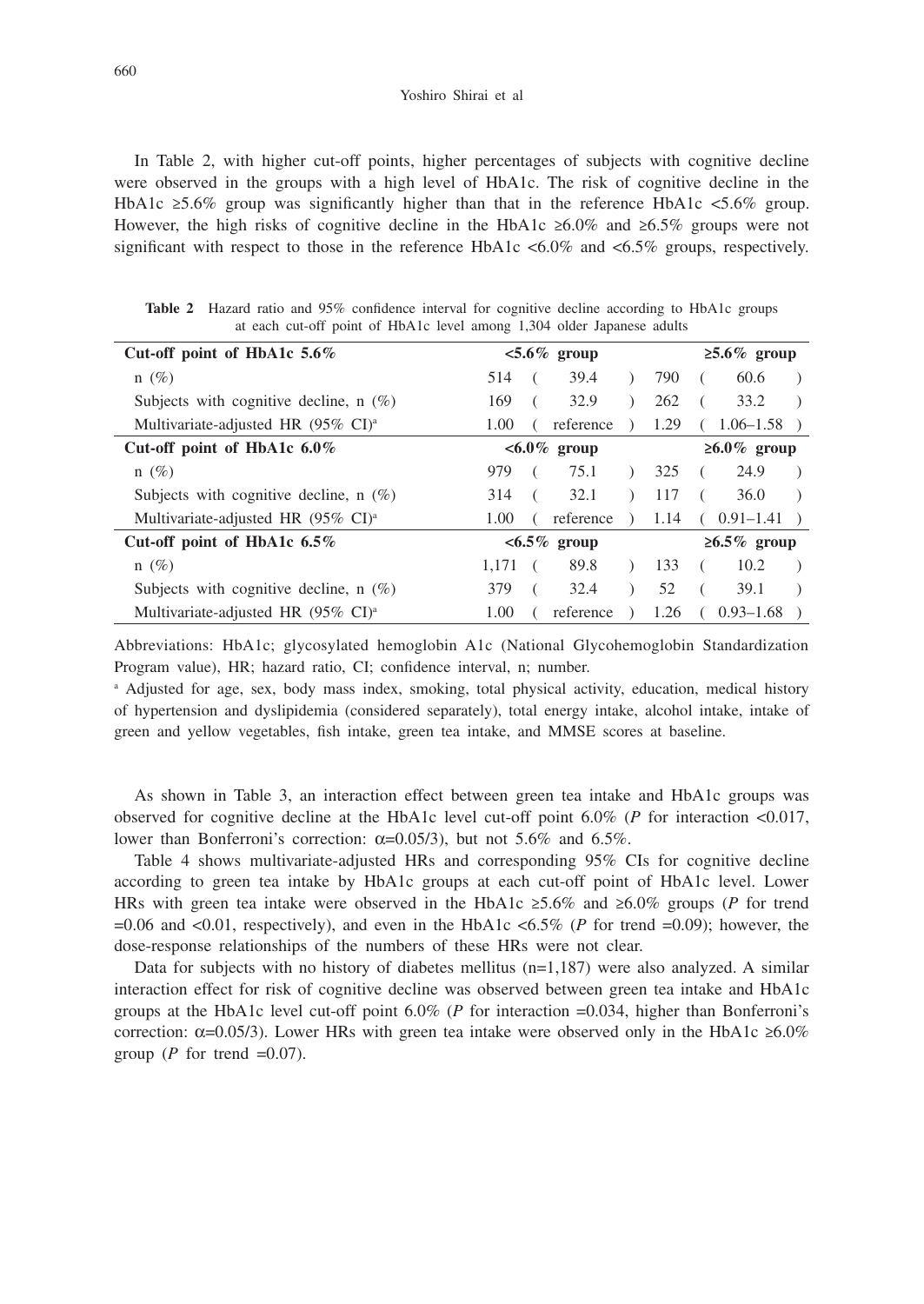| and HbA1c groups at each cut-off point of HbA1c level among 1,304 older Japanese adults <sup>a</sup> |                      |                        |  |  |  |
|------------------------------------------------------------------------------------------------------|----------------------|------------------------|--|--|--|
|                                                                                                      | <b>Wald</b> $\chi^2$ | $P$ value <sup>b</sup> |  |  |  |
| Cut-off point of HbA1c $5.6\%$                                                                       |                      |                        |  |  |  |
| Green tea intake $\times$ HbA1c groups <sup>d</sup>                                                  | 0.355                | 0.551                  |  |  |  |
| Green tea intake <sup>c</sup>                                                                        | 2.625                | 0.105                  |  |  |  |
| $HbA1c$ groups <sup>d</sup>                                                                          | 1.803                | 0.179                  |  |  |  |
| Cut-off point of HbA1c $6.0\%$                                                                       |                      |                        |  |  |  |
| Green tea intake $\times$ HbA1c groups <sup>d</sup>                                                  | 6.237                | 0.013                  |  |  |  |
| Green tea intake <sup>c</sup>                                                                        | 7.593                | < 0.01                 |  |  |  |
| $HbA1c$ groups <sup>d</sup>                                                                          | 7.733                | < 0.01                 |  |  |  |
| Cut-off point of HbA1c $6.5\%$                                                                       |                      |                        |  |  |  |
| Green tea intake $\times$ HbA1c groups <sup>d</sup>                                                  | 0.655                | 0.418                  |  |  |  |
| Green tea intake <sup>c</sup>                                                                        | 3.042                | 0.081                  |  |  |  |
| $HbA1c$ groups <sup>d</sup>                                                                          | 1.609                | 0.205                  |  |  |  |

**Table 3** Type 3 test of multivariate-adjusted interaction effects for cognitive decline between green tea intake and HbA1c groups at each cut-off point of HbA1c level among 1,304 older Japanese adults<sup>a</sup>

Abbreviations: HbA1c; glycosylated hemoglobin A1c (National Glycohemoglobin Standardization Program value).

<sup>a</sup> Cox proportional hazard model was used with adjusting for age, sex, body mass index, smoking, total physical activity, education, medical history of hypertension and dyslipidemia (considered separately), total energy intake, alcohol intake, intake of green and yellow vegetables, fish intake, and MMSE scores at baseline.

<sup>b</sup> Significance level adjusted by Bonferroni's correction: *P*<0.017.

 $\epsilon$  Categories: < once a day, once a day, 2–3 times a day, and ≥4 times a day.

<sup>d</sup> Lower or higher groups of HbA1c levels were assigned for each of the three cut-off points.

| Green tea intake               | Multivariate-adjusted HR (95% CI) <sup>a</sup> |                           |                        |                        |     |                        |               |
|--------------------------------|------------------------------------------------|---------------------------|------------------------|------------------------|-----|------------------------|---------------|
| Cut-off point of HbA1c 5.6%    | $< 5.6\%$ group (n=514)                        |                           |                        | $≥5.6\%$ group (n=790) |     |                        |               |
| $<$ once a day                 | $1.00$ (                                       | reference                 | $\lambda$              | 1.00                   | - ( | reference              | $\rightarrow$ |
| once a day                     | $1.07$ (                                       | $0.54 - 2.08$             | $\mathcal{L}$          | 0.44                   | - 6 | $0.24 - 0.78$          | $\lambda$     |
| $2-3$ times a day              | $0.77$ (                                       | $0.47 - 1.29$             | $\mathcal{L}$          | 0.62                   | €.  | $0.42 - 0.94$          | $\lambda$     |
| $\geq$ 4 times a day           | $0.86$ (                                       | $0.53 - 1.43$             |                        | 0.59                   | €.  | $0.41 - 0.88$          | $\lambda$     |
| P for trend                    |                                                | $P=0.32$                  |                        |                        |     | $P=0.06$               |               |
| Cut-off point of HbA1c $6.0\%$ | $< 6.0\%$ group (n=979)                        |                           | $≥6.0\%$ group (n=325) |                        |     |                        |               |
| $<$ once a day                 | $1.00$ (                                       | reference                 | $\lambda$              | 1.00                   |     | reference              | $\rightarrow$ |
| once a day                     | $0.86$ (                                       | $0.56 - 1.19$             | $\mathcal{L}$          | 0.29                   |     | $0.12 - 0.66$          | $\lambda$     |
| $2-3$ times a day              | $0.81$ (                                       | $0.56 - 1.18$             | $\mathcal{L}$          | 0.42                   | €.  | $0.24 - 0.78$          | $\rightarrow$ |
| $\geq$ 4 times a day           | $0.90$ (                                       | $0.63 - 1.30$             |                        | 0.34                   |     | $0.19 - 0.61$          | $\lambda$     |
| P for trend                    |                                                | $P=0.52$                  |                        |                        |     | P<0.01                 |               |
| Cut-off point of HbA1c $6.5\%$ |                                                | $< 6.5\%$ group (n=1,171) |                        |                        |     | $≥6.5\%$ group (n=133) |               |
| $<$ once a day                 | 1.00 <sub>0</sub>                              | reference                 | $\lambda$              | 1.00                   | - ( | reference              |               |
| once a day                     | $0.83$ (                                       | $0.53 - 1.30$             |                        | 0.04                   |     | $0.01 - 0.30$          |               |

**Table 4** Hazard ratio and 95% confidence interval for cognitive decline according to green tea intake by HbA1c groups at each cut-off point of HbA1c level among 1,304 older Japanese adults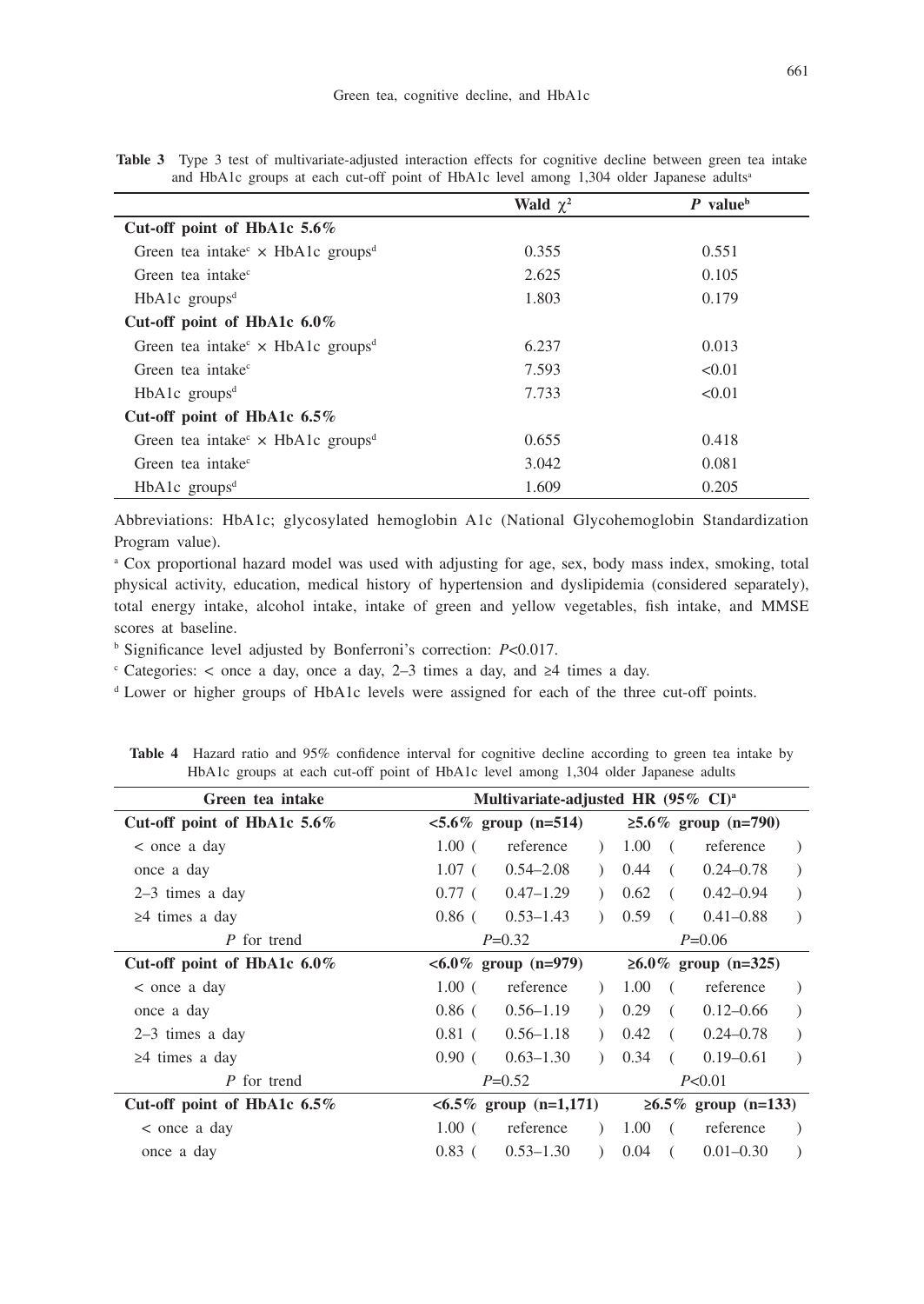| P for trend          | $P=0.09$                                      |  | $P=0.77$ |  |
|----------------------|-----------------------------------------------|--|----------|--|
| $\geq$ 4 times a day | $0.77$ ( $0.56-1.08$ ) $0.37$ ( $0.15-0.97$ ) |  |          |  |
| 2–3 times a day      | $0.73$ ( $0.53-1.03$ ) $0.51$ ( $0.21-1.28$ ) |  |          |  |

Abbreviations: HbA1c; glycosylated hemoglobin A1c (National Glycohemoglobin Standardization Program value), HR; hazard ratio, CI; confidence interval, n; number.

<sup>a</sup> Adjusted for age, sex, body mass index, smoking, total physical activity, education, medical history of hypertension and dyslipidemia (considered separately), total energy intake, alcohol intake, intake of green and yellow vegetables, fish intake, and MMSE scores at baseline.

## DISCUSSION

In the present study, the results on the risk of cognitive decline in subjects with a baseline high level of HbA1c suggested that those with HbA1c level of ≥5.6% had higher risk of cognitive decline. According to the limitations (e.g., sample size and selection bias of study subjects) of this study, we could not show appropriate threshold of HbA1c level for the risk. The significant interaction at the cut-off point of 6.0% indicates that the risk of cognitive decline with green tea intake is significantly different between subjects with HbA1c <6.0% and those with HbA1c ≥6.0%. In addition, green tea intake is significantly associated with lower risks of cognitive decline when the HbA1c level is  $\geq 6.0\%$  but not  $\lt 6.0\%$ . This prospective cohort study shows that baseline blood glucose level was associated with the risk of cognitive decline with green tea intake for followed-up periods among the community-dwelling older Japanese adults. The reduction in the risk of cognitive decline with green tea intake was greater in the HbA1c  $\geq 6.0\%$ groups than in the HbA1c  $\langle 6.0\%$  group.

This study showed that the reduction in risk of cognitive decline with green tea intake differed depending on blood glucose level and has the following strengths: 1) using follow-up data, temporality of the effect of blood glucose level on risk of cognitive decline was demonstrated, and then, protective effect of green tea against risk of cognitive decline was observed, considering blood glucose level; 2) based on the JDS guideline,<sup>2,3</sup> three cut-off points for HbA1c level were defined keeping in mind the scope for primary prevention and clinical advice; 3) prospective study design, with a long follow-up period of up to 10.8 years (mean $\pm$ standard deviation, 5.3 $\pm$ 2.9 years); 4) stratified random sampling, in which similar numbers of participants were assigned to each age range (decade) and sex group to reduce potential age- and sex-related bias; and 5) comprehensive investigation of lifestyle, clinical, and sociodemographic data by specialists in various areas.

In the present subjects, the proportions of those with HbA1c 6.0–6.4% and ≥6.5% at the baseline (April 2000–July 2010) were 14.7% and 10.2%, respectively. These proportions were lower than those of the National Health and Nutrition Survey in Japan.<sup>48</sup> This implies that the proportion of men and women aged  $\geq 60$  years with HbA1c 6.0–6.4% was approximately 15.6% in 2002, 19.4% in 2007 (peak), and 16.7% in 2016, and that the proportion of those with HbA1c ≥6.5% had increased from 13.7% in 2002 to 18.5% in 2016. Higher proportions of HbA1c 6.0–6.4% and ≥6.5% were reported in older people, and healthcare promotion is needed to maintain the appropriate level of HbA1c in the aged population because aging rate is continuously increasing in Japan.<sup>49</sup>

Blood glucose level is related to blood insulin level, and insulin resistance is caused if high blood glucose level is maintained for a long time. Decreased brain level of insulin due to increase in the peripheral level of insulin is thought to be a cause of impaired A $\beta$  clearance.<sup>50</sup>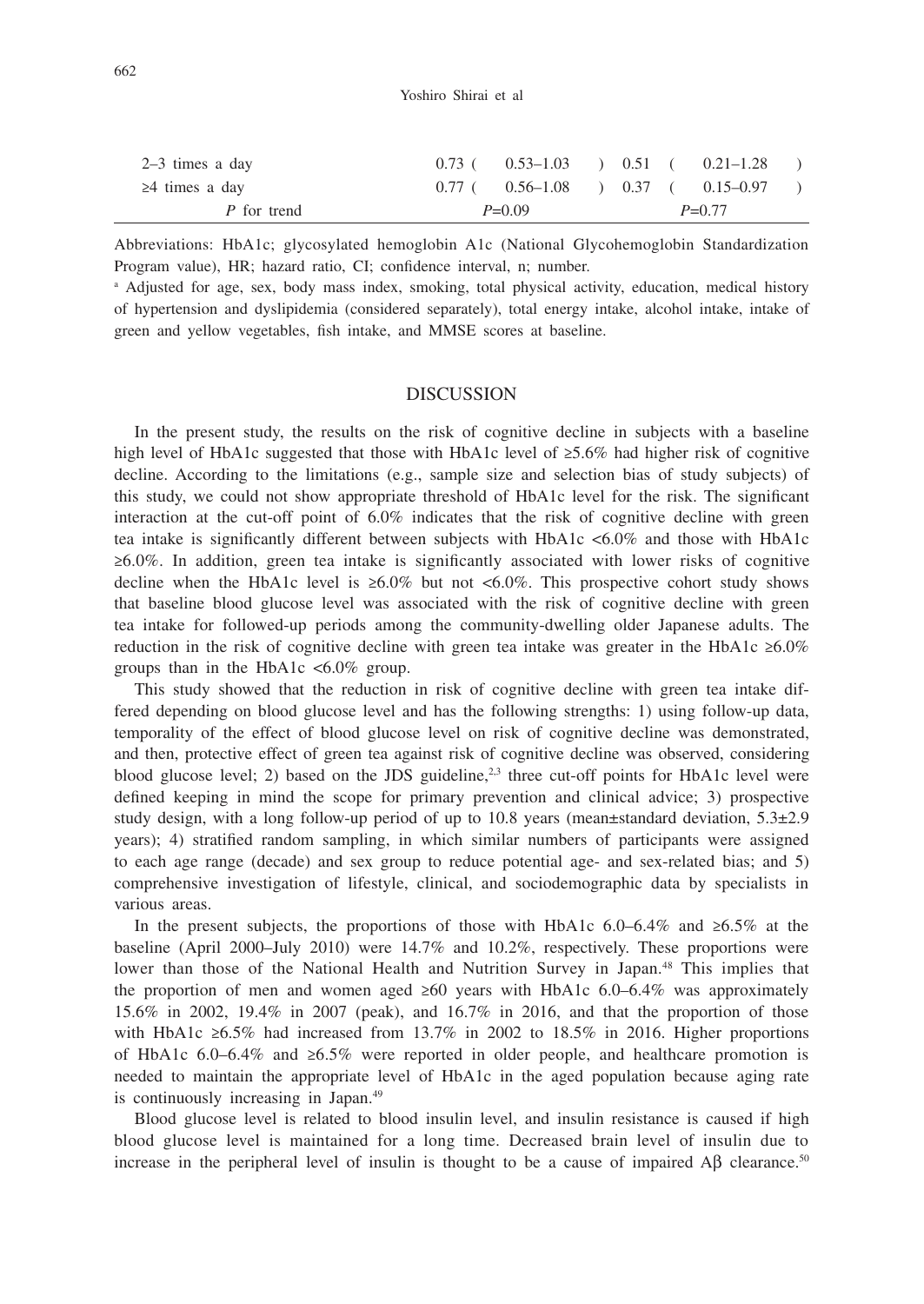In addition, glycated proteins, such as HbA1c, are converted to advanced glycation end products (AGEs) as the reaction progresses. The association of Alzheimer's disease pathology with AGEs has been pointed out,<sup>51,52</sup> and AGEs are thought to possibly promote Aβ aggregation while decreasing Aβ clearance. These physiological abnormalities may increase the risk of cognitive decline synergistically.

The potential mechanisms underlying the phenomenon investigated in this study are: green tea intake could suppress the increase in risk of cognitive decline due to a high level of HbA1c, consequence of polyphenolic catechins contained in green tea, which have been reported to improve insulin resistance<sup>53,54</sup>; exert anti-arteriosclerotic,<sup>22</sup> anti-oxidative,<sup>19,20</sup> and anti-hyperglycemic,<sup>55,56</sup> effects; prevent elevation of blood pressure<sup>57</sup>; and improve lipid metabolism.<sup>58</sup> These effects may be independently and/or synergistically related to suppression of increase in risk of cognitive decline.

Regarding factors for reducing risk of cognitive decline, some epidemiological studies have reported that the diet pattern of traditional Japanese style and participation in social activities are associated with prevention of dementia and improvement of cognitive function, respectively.<sup>59,60</sup> Green tea is usually consumed with meals of the diet pattern of traditional Japanese style and served at social events and meetings. A variety of healthy lifestyles followed by people with higher intake of green tea may also be associated with the reduced risk of cognitive decline, and therefore, lifestyle modification would help synergistically reduce risk of cognitive decline.

The present study has some limitations. First, the present study did not determine an optimal cut-off point or range of HbA1c level at which green tea intake reduces risk of cognitive decline because of the sample size being relatively small. Based on the JDS guideline, however, we showed a representative HbA1c level cut-off point of 6.0% because a significant interaction was observed between green tea intake and HbA1c groups for risk of cognitive decline. Second, cognitive decline was assessed only using a cut-off MMSE score. In this study, neuroimage data and neuropathology were not assessed. However, MMSE has been reported to be a reliable screening test that can quantitatively assess the severity of cognitive decline.<sup>43,61</sup> Third, we did not consider assessing improvement in impaired cognitive function over a long follow-up period. Finally, green tea was not distinguished based on the type of tea leaves.

Regarding implications, the present study showed that the risk of cognitive decline is significantly lower with green tea intake among the subjects with HbA1c  $\geq 6.0\%$ , who require healthcare advice at a health check-up to prevent diabetes, than in those with HbA1c <6.0%. Because green tea is also believed to prevent diabetes, $62$  the results of this study are expected to be useful for giving effective dietary advice, including advice on consumption of green tea to reduce the risk of cognitive decline in people with a high blood glucose level. Further large-scale studies are required to determine an appropriate cut-off point or range of HbA1c level for optimal reduction in risk of cognitive decline due to green tea intake.

In conclusion, this prospective cohort study shows the association between baseline blood glucose level and the reduced risk of cognitive decline with green tea intake for followed-up periods, and that the reduction in risk of cognitive decline with green tea intake differed depending on baseline blood glucose status due to HbA1c level among community-dwelling older Japanese adults.

# ACKNOWLEDGEMENTS

We thank all the participants of the NILS-LSA and the staff members of the Section of NILS-LSA, who were instrumental in data collection. The NILS-LSA was supported by research funding for Longevity Sciences from the National Center for Geriatrics and Gerontology, Japan.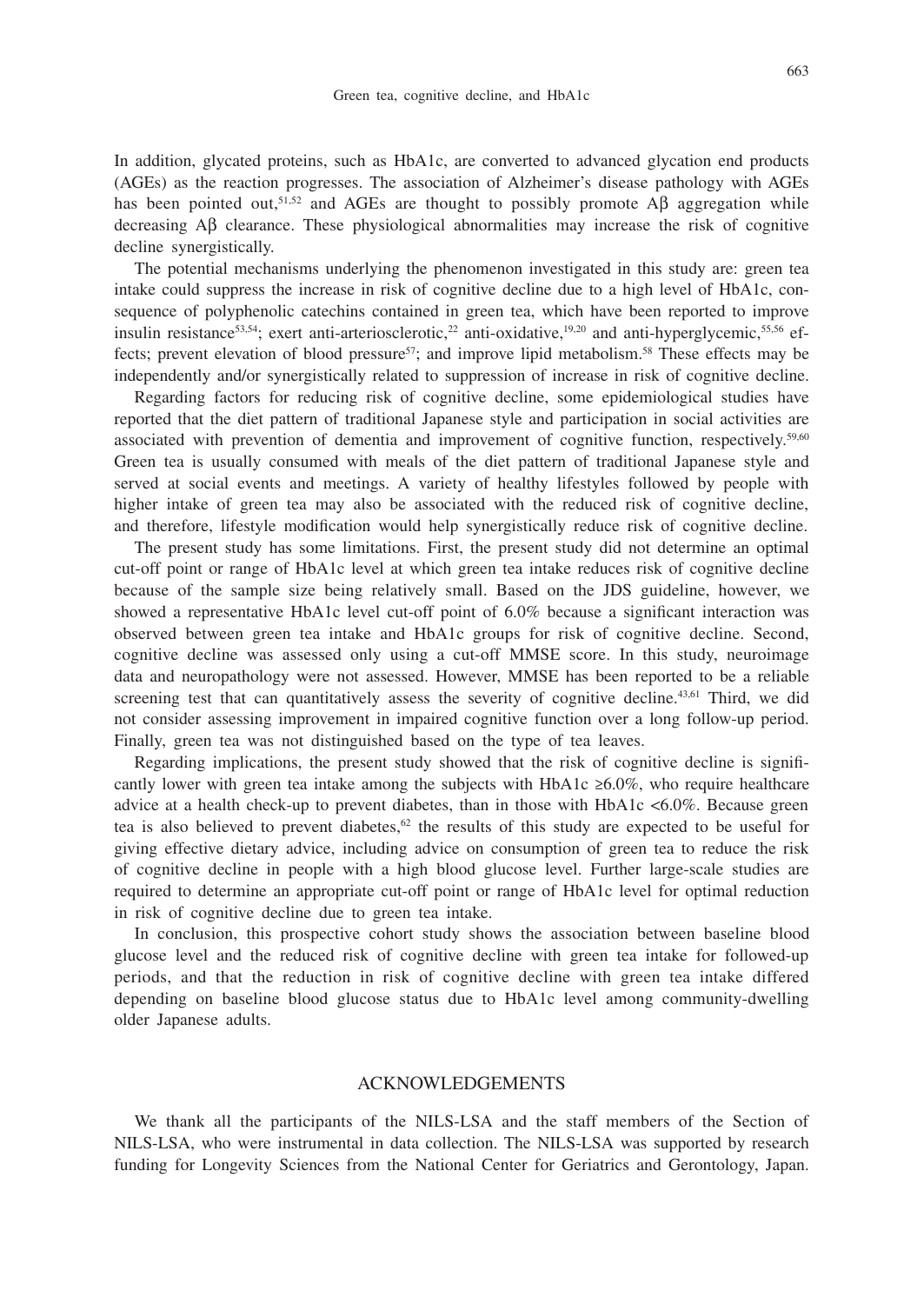This study was also supported in part by JSPS KAKENHI (grant number: 15H02524).

# CONFLICT OF INTEREST

The authors declare no conflict of interest for the present study.

### **REFERENCES**

- 1) International Diabetes Federation. *IDF Diabetes Atlas*. 8th ed. Brussels, Belgium: International Diabetes Federation; 2017.
- 2) Seino Y, Nanjo K, Tajima N, et al. Report of the committee on the classification and diagnostic criteria of diabetes mellitus (revision for international harmonization of HbA1c in Japan) [in Japanese]. *Journal of the Japan Diabetic Society*. 2012;55(7):485–504.
- 3) Seino Y, Nanjo K, Tajima N, et al; Committee of the Japan Diabetes Society on the Diagnostic Criteria of Diabetes Mellitus. Report of the committee on the classification and diagnostic criteria of diabetes mellitus. *J Diabetes Investig*. 2010;1(5):212–228.
- 4) Cukierman-Yaffe T, Gerstein HC, Williamson JD, et al. Relationship between baseline glycemic control and cognitive function in individuals with type 2 diabetes and other cardiovascular risk factors: the action to control cardiovascular risk in diabetes-memory in diabetes (ACCORD-MIND) trial. *Diabetes Care*. 2009;32(2):221–226.
- 5) Gao L, Matthews FE, Sargeant LA, Brayne C, Mrc C. An investigation of the population impact of variation in HbA1c levels in older people in England and Wales: from a population based multi-centre longitudinal study. *BMC Public Health*. 2008;8:54.
- 6) Kerti L, Witte AV, Winkler A, Grittner U, Rujescu D, Floel A. Higher glucose levels associated with lower memory and reduced hippocampal microstructure. *Neurology*. 2013;81(20):1746–1752.
- 7) Sanz CM, Ruidavets JB, Bongard V, et al. Relationship between markers of insulin resistance, markers of adiposity, HbA1c, and cognitive functions in a middle-aged population-based sample: the MONA LISA study. *Diabetes Care*. 2013;36(6):1512–1521.
- 8) Ohara T, Doi Y, Ninomiya T, et al. Glucose tolerance status and risk of dementia in the community: the Hisayama study. *Neurology*. 2011;77(12):1126–1134.
- 9) Zheng F, Yan L, Yang Z, Zhong B, Xie W. HbA1c, diabetes and cognitive decline: the English longitudinal study of ageing. *Diabetologia*. 2018;61(4):839–848.
- 10) Luchsinger JA, Cabral R, Eimicke JP, Manly JJ, Teresi J. Glycemia, diabetes status, and cognition in Hispanic adults aged 55–64 years. *Psychosom Med*. 2015;77(6):653–663.
- 11) Livingston G, Sommerlad A, Orgeta V, et al. Dementia prevention, intervention, and care. *Lancet*. 2017;390(10113):2673–2734.
- 12) World health Organization. *Dementia: A Public Health Priority*. Geneva, Switzerland: World health Organization; 2012.
- 13) Shah H, Albanese E, Duggan C, et al. Research priorities to reduce the global burden of dementia by 2025. *Lancet Neurol*. 2016;15(12):1285–1294.
- 14) Feng L, Li J, Ng TP, Lee TS, Kua EH, Zeng Y. Tea drinking and cognitive function in oldest-old Chinese. *J Nutr Health Aging*. 2012;16(9):754–758.
- 15) Kuriyama S, Hozawa A, Ohmori K, et al. Green tea consumption and cognitive function: a cross-sectional study from the Tsurugaya Project 1. *Am J Clin Nutr*. 2006;83(2):355–361.
- 16) Ng TP, Feng L, Niti M, Kua EH, Yap KB. Tea consumption and cognitive impairment and decline in older Chinese adults. *Am J Clin Nutr*. 2008;88(1):224–231.
- 17) Noguchi-Shinohara M, Yuki S, Dohmoto C, et al. Consumption of green tea, but not black tea or coffee, is associated with reduced risk of cognitive decline. *PLoS One*. 2014;9(5):e96013.
- 18) Tomata Y, Sugiyama K, Kaiho Y, et al. Green tea consumption and the risk of incident dementia in elderly Japanese: the Ohsaki Cohort 2006 Study. *Am J Geriatr Psychiatry*. 2016;24(10):881–889.
- 19) Lambert JD, Elias RJ. The antioxidant and pro-oxidant activities of green tea polyphenols: a role in cancer prevention. *Arch Biochem Biophys*. 2010;501(1):65–72.
- 20) Biasibetti R, Tramontina AC, Costa AP, et al. Green tea (-)epigallocatechin-3-gallate reverses oxidative stress and reduces acetylcholinesterase activity in a streptozotocin-induced model of dementia. *Behav Brain Res*.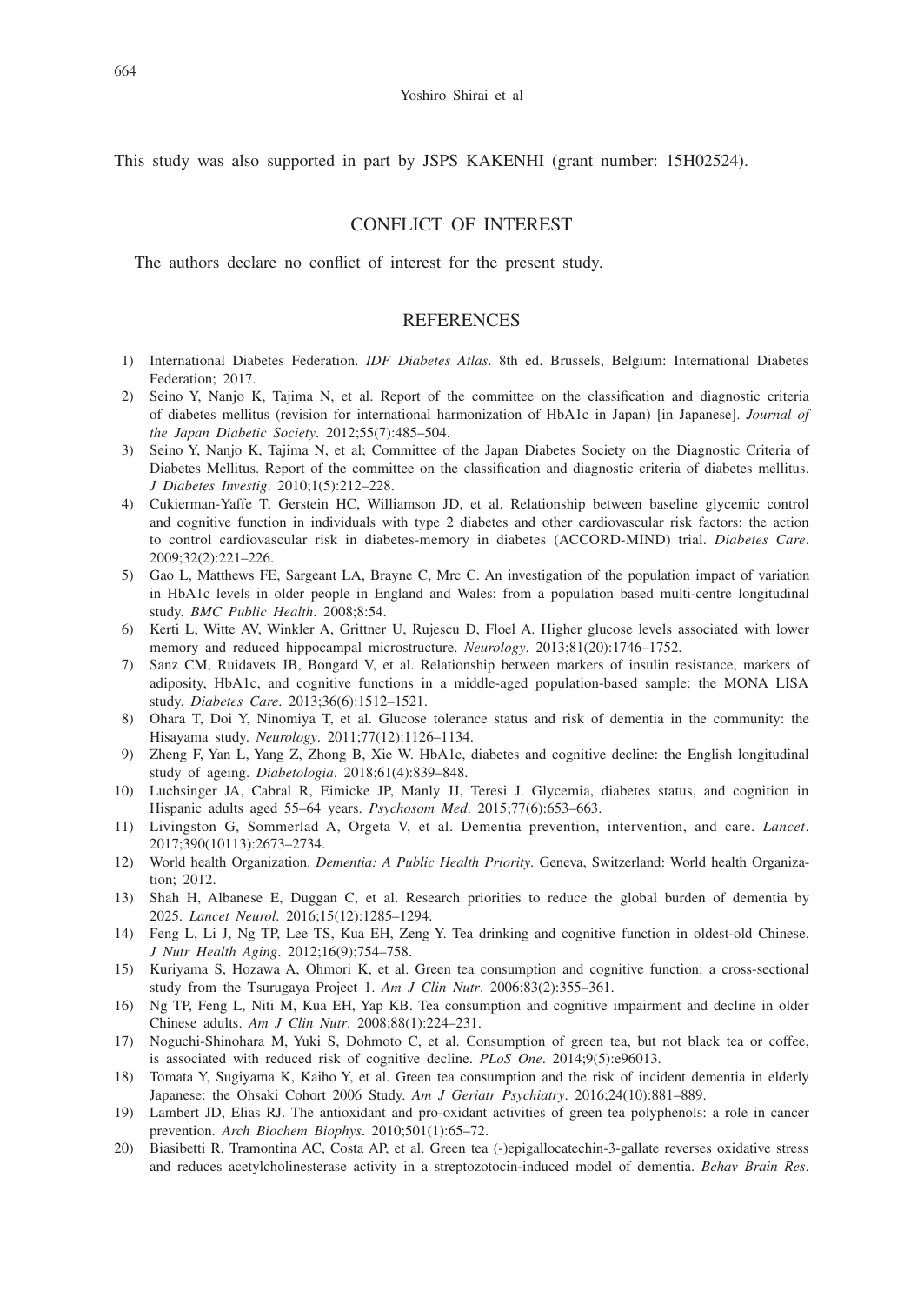2013;236(1):186–193.

- 21) Lee YJ, Choi DY, Yun YP, Han SB, Oh KW, Hong JT. Epigallocatechin-3-gallate prevents systemic inflammation-induced memory deficiency and amyloidogenesis via its anti-neuroinflammatory properties. *J Nutr Biochem*. 2013;24(1):298–310.
- 22) Deana R, Turetta L, Donella-Deana A, et al. Green tea epigallocatechin-3-gallate inhibits platelet signalling pathways triggered by both proteolytic and non-proteolytic agonists. *Thromb Haemost*. 2003;89(5):866–874.
- 23) Rezai-Zadeh K, Shytle D, Sun N, et al. Green tea epigallocatechin-3-gallate (EGCG) modulates amyloid precursor protein cleavage and reduces cerebral amyloidosis in Alzheimer transgenic mice. *J Neurosci*. 2005;25(38):8807–8814.
- 24) Lin CL, Chen TF, Chiu MJ, Way TD, Lin JK. Epigallocatechin gallate (EGCG) suppresses beta-amyloidinduced neurotoxicity through inhibiting c-Abl/FE65 nuclear translocation and GSK3 beta activation. *Neurobiol Aging*. 2009;30(1):81–92.
- 25) Aouacheri O, Saka S, Krim M, Messaadia A, Maidi I. The investigation of the oxidative stress-related parameters in type 2 diabetes mellitus. *Can J Diabetes*. 2015;39(1):44–49.
- 26) Brady EM, Webb DR, Morris DH, et al. Investigating endothelial activation and oxidative stress in relation to glycaemic control in a multiethnic population. *Exp Diabetes Res*. 2012;2012:386041.
- 27) Miyoshi A, Koyama S, Sasagawa-Monden M, et al. JNK and ATF4 as two important platforms for tumor necrosis factor-alpha-stimulated shedding of receptor for advanced glycation end products. *FASEB J*. 2018:fj201701553RR.
- 28) Su D, Coudriet GM, Hyun Kim D, et al. FoxO1 links insulin resistance to proinflammatory cytokine IL-1beta production in macrophages. *Diabetes*. 2009;58(11):2624–2633.
- 29) Tamura K, Kanzaki T, Tashiro J, et al. Increased atherogenesis in Otsuka Long-Evans Tokushima fatty rats before the onset of diabetes mellitus: association with overexpression of PDGF beta-receptors in aortic smooth muscle cells. *Atherosclerosis*. 2000;149(2):351–358.
- 30) Krolewski AS, Laffel LM, Krolewski M, Quinn M, Warram JH. Glycosylated hemoglobin and the risk of microalbuminuria in patients with insulin-dependent diabetes mellitus. *N Engl J Med*. 1995;332(19):1251–1255.
- 31) Stratton IM, Adler AI, Neil HA, et al. Association of glycaemia with macrovascular and microvascular complications of type 2 diabetes (UKPDS 35): prospective observational study. *BMJ*. 2000;321(7258):405–412.
- 32) Biessels GJ, Staekenborg S, Brunner E, Brayne C, Scheltens P. Risk of dementia in diabetes mellitus: a systematic review. *Lancet Neurol*. 2006;5(1):64–74.
- 33) Shimokata H, Ando F, Niino N. A new comprehensive study on aging--the National Institute for Longevity Sciences, Longitudinal Study of Aging (NILS-LSA). *J Epidemiol*. 2000;10(1)(suppl):S1–9.
- 34) Folstein MF, Folstein SE, McHugh PR. "Mini-mental state". A practical method for grading the cognitive state of patients for the clinician. *J Psychiatr Res*. 1975;12(3):189–198.
- 35) Mori E, Mitani Y, Yamadori A. Usefulness of a Japanese version of the Mini-Mental State Test in neurological patients. *Jpn J Neuropsychol*. 1985;1:82–90.
- 36) Anstey KJ, Lipnicki DM, Low LF. Cholesterol as a risk factor for dementia and cognitive decline: a systematic review of prospective studies with meta-analysis. *Am J Geriatr Psychiatry*. 2008;16(5):343–354.
- 37) Mitchell AJ. A meta-analysis of the accuracy of the mini-mental state examination in the detection of dementia and mild cognitive impairment. *J Psychiatr Res*. 2009;43(4):411–431.
- 38) Anstey KJ, Burns RA, Birrell CL, Steel D, Kiely KM, Luszcz MA. Estimates of probable dementia prevalence from population-based surveys compared with dementia prevalence estimates based on meta-analyses. *BMC Neurol*. 2010;10:62.
- 39) Devanand DP, Pradhaban G, Liu X, et al. Hippocampal and entorhinal atrophy in mild cognitive impairment: prediction of Alzheimer disease. *Neurology*. 2007;68(11):828–836.
- 40) Dik MG, Jonker C, Bouter LM, Geerlings MI, van Kamp GJ, Deeg DJ. APOE-epsilon4 is associated with memory decline in cognitively impaired elderly. *Neurology*. 2000;54(7):1492–1497.
- 41) Johansson MM, Marcusson J, Wressle E. Cognition, daily living, and health-related quality of life in 85-year-olds in Sweden. *Neuropsychol Dev Cogn B Aging Neuropsychol Cogn*. 2012;19(3):421–432.
- 42) Krulewitch H, London MR, Skakel VJ, Lundstedt GJ, Thomason H, Brummel-Smith K. Assessment of pain in cognitively impaired older adults: a comparison of pain assessment tools and their use by nonprofessional caregivers. *J Am Geriatr Soc*. 2000;48(12):1607–1611.
- 43) Folstein MF, Folstein SE, McHugh PR, Fanjiang *G. Mini-Mental State Examination: User's Guide*. Odessa, FL: Psychological Assessment Resources, Inc.; 2001.
- 44) Seino Y. New diagnostic criteria for diabetes in Japan [in Japanese]. *Nihon Rinsho*. 2010;68(12):2357–2361.
- 45) Shimizu H, Ohwaki A, Kurisu Y, et al. Validity and reproducibility of a quantitative food frequency questionnaire for a cohort study in Japan. *Jpn J Clin Oncol*. 1999;29(1):38–44.